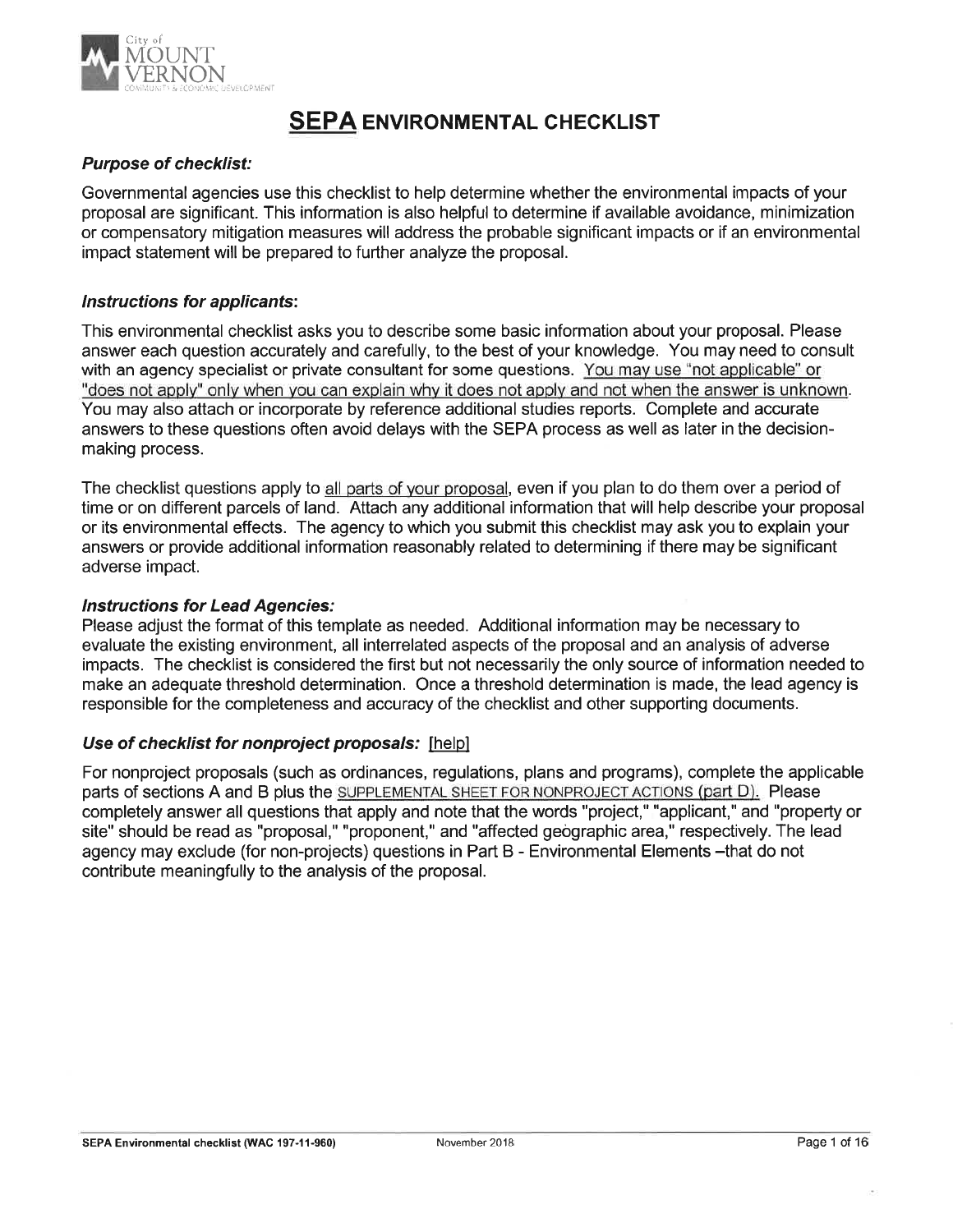# A. Background

1. Name of proposed project, if applicable:

Little Mountain Park Skills Center and Parking Lot

2. Name of applicant:

City of Mount Vernon

- 3. Address and phone number of applicant and contact person
	- Applicant: City of Mount Vernon Parks and Enrichment Services 1717 South 13th Street Mount Vernon, WA.98274
	- Contact: John B. Semrau, PE, PLS Semrau Engineering and Surveying 2118 Riverside Drive, Suite 208 Mt. Vernon, WA 98273 360.424.9566 360.424.6222 Fax
- 4. Date checklist prepared:

December 18,2018

5. Agency requesting checklist:

City of Mount Vernon Development Services

6. Proposed timing or schedule (including phasing, if applicable):

Construction is anticipated to begin in July 2019, or as soon thereafter permits are approved

7. Do you have any plans for future additions, expansion, or further activity related to or connected with this proposal? lf yes, explain.

Yes, separate phases to install a pit tolet and develop a mountain bike skills park adjacent to the proposed parking lot.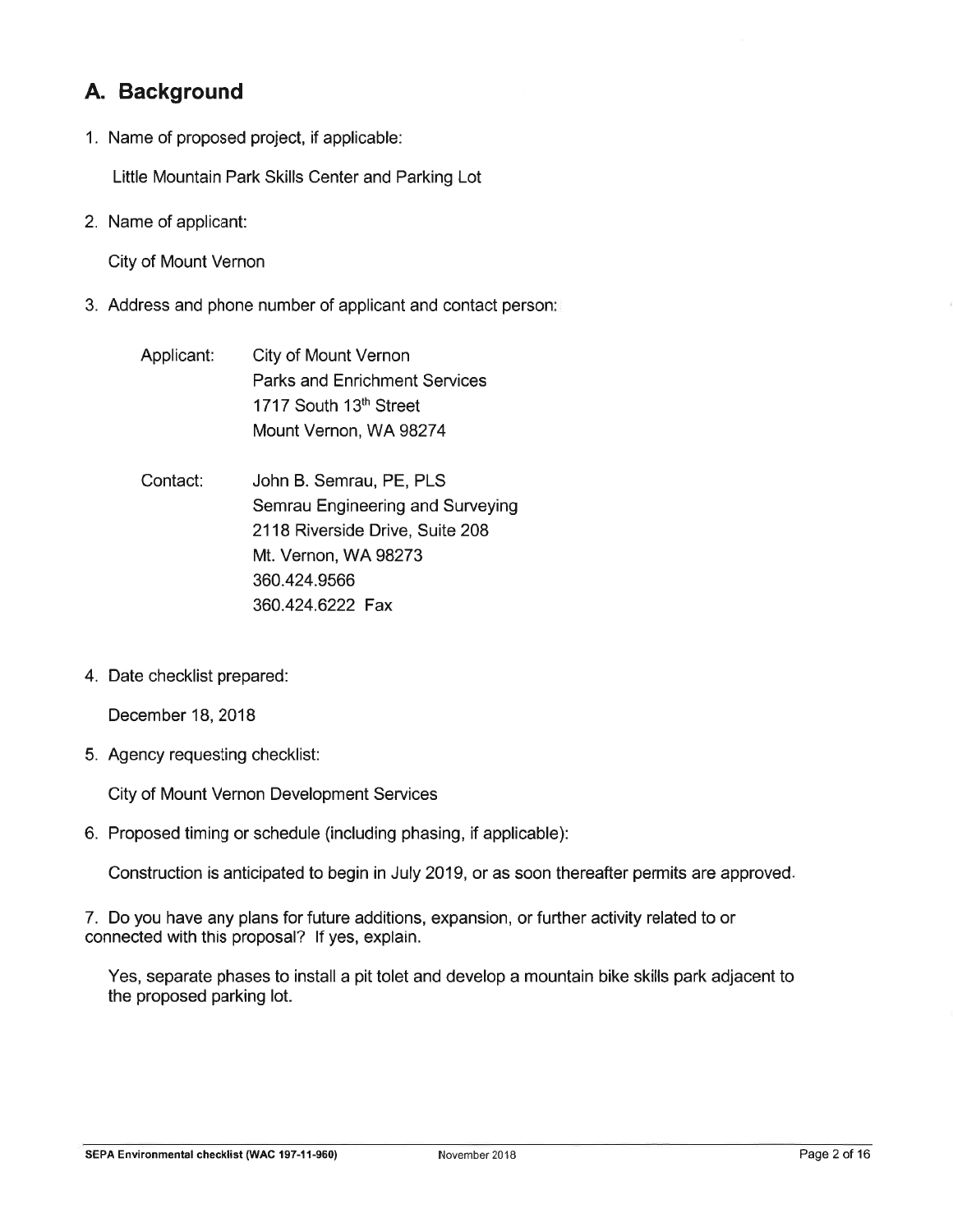8. List any environmental information you know about that has been prepared, or will be prepared, directly related to this proposal.

- ¡ Little Mountain Viewpoint Park Master Plan (5/2009)
- Drainage Report (Semrau Engineering and Surveying, 12/18)
- . SWPPP (Semrau Engineering and Surveying,12118)
- . lnfiltration Feasibility Evaluation and Pavement Recommendations (GeoTest, 5/18)
- Wetland Reconnaissance: Parcels 28041 & 28043 (Graham-Bunting Associates, 11/16)

9. Do you know whether applications are pending for governmental approvals of other proposals directly affecting the property covered by your proposal? lf yes, explain.

No

10. List any government approvals or permits that will be needed for your proposal, if known

City of Mount Vernon: Land Clearing Permit, Building Permit, Fill and Grade Permit Department of Ecology: NPDES Construction Permit

11. Give brief, complete description of your proposal, including the proposed uses and the size of the project and site. There are several questions later in this checklist that ask you to describe certain aspects of your proposal. You do not need to repeat those answers on this page. (Lead agencies may modify this form to include additional specific information on project description.)

### Site Description

The site involves Parcels P28041 and P28043 adjacent and southwest of Little Mountain Road. This project involves 1.4 acres of soil disturbance for parking lot development. The contractor performing the work may elect to utilize an additional designated 0.3 acre area for mulch and topsoil stockpiles for a maximum total of 1.7-acres of soil disturbance. Stormwater will be fully dispersed into the adjoining woodland. Drainage basin is tributary to Maddox Creek/Big Ditch/Skagit Bay. The area is currently wooded with a significant slope. The land is part of Little Mountain Park. Little Mountain Road is adjacent to the site.

## Project Description

The project site does not have an address. Site is located across the street to the west from 2773 Little Mountain Road in Mount Vernon, in Skagit County. The project is being designed and built in phases. This phase of the project will include a trail head facility and parking lot. Additional phases will include a restroom or pit toilet building and a bicycle skills center. The restroom will be located on the south side of the parking lot and the skill center will be located westerly of the parking lot.

Stormwater from the parking lot will use BMP T5.30, Full Dispersion to meet LID requirements of the 2012/2014 DOE SWMM manual. GeoTest has completed soil testing and prepared a report to support the project design and full dispersion.

Grading of the parking lot facilities will require terracing of the parking lots in order to fit the slope and increase the opportunity to disperse runoff into the native landscape as much as feasible. Site topsoil material will be stockpiled to the west of the site for use in the future skill park development. Most till soils will be removed from the site.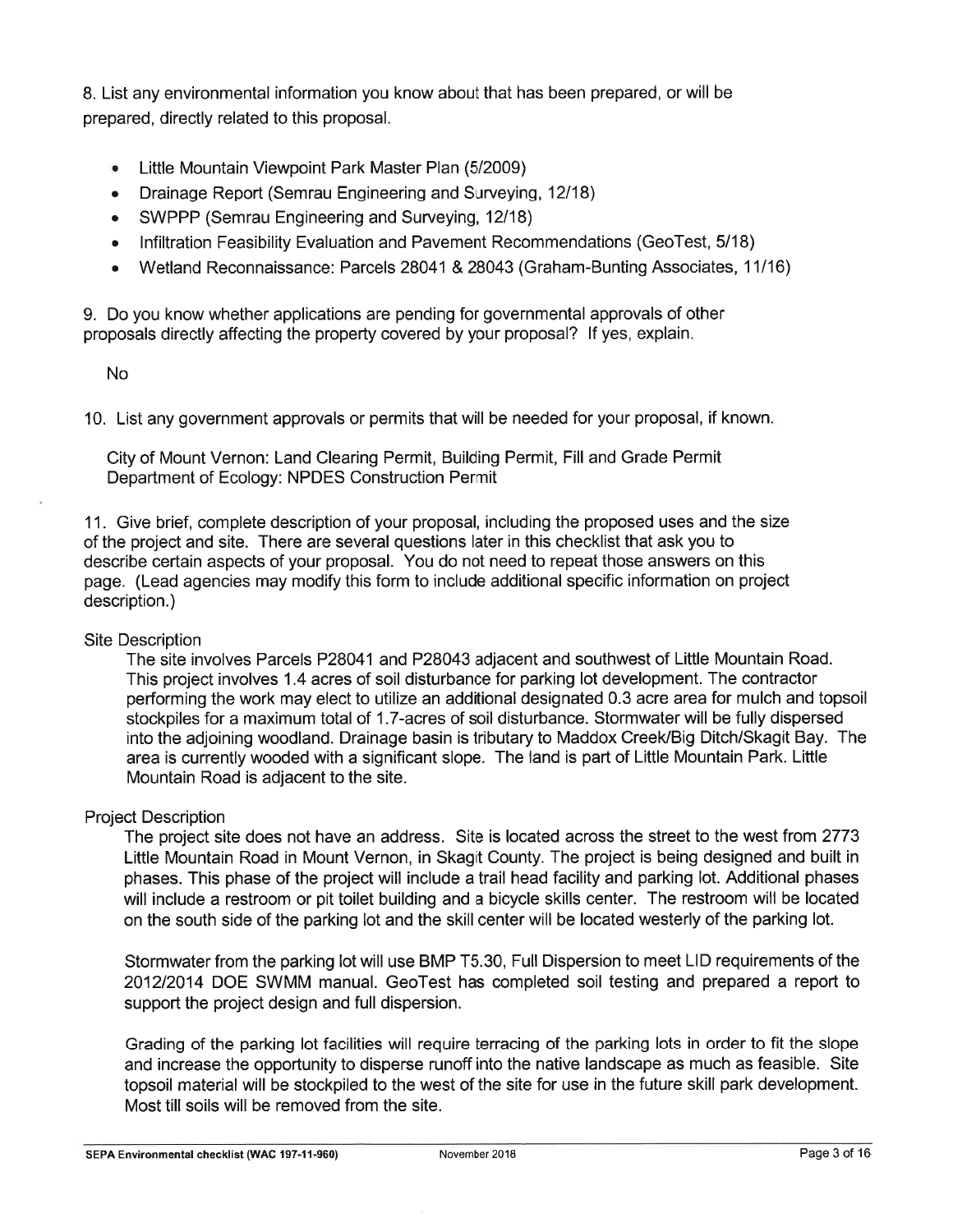The Little Mountain Viewpoint Park Master Plan (May, 2009) will undergo a minor amendment to reflect this proposed development and an update of the number of parking stalls to 56. Project is planned for construction in Summer of 2019. Project has applied for grants and if grant money is received, the project construction will likely be delayed to utilize the funding. Parks Department may remove the trees in the project area prior to project going to bid. Most of the trees removed for the parking lot will be reused within the park for the bike skill center and other park amenities.

Project Data

- 1) Area of Clearing 1.4 acres development and 0.3 acres optional stockpile area NPDES Construction Permitting will be required.
- 2) Tree removal will include 21 Cedar (several that have died summer 2018), 4 Maple, 1 Fir and numerous small Alder.
- 3) lmpervious surface 34,439 sq ft
- 4) Cut  $7,242$  CY  $Fill - 182 CY$
- 5) Parking spaces planned, 2 Accessible, 44 Regular and 10 Compact

12. Location of the proposal. Give sufficient information for a person to understand the precise location of your proposed project, including a street address, if any, and section, township, and range, if known. lf a proposal would occur over a range of area, provide the range or boundaries of the site(s). Provide a legal description, site plan, vicinity map, and topographic map, if reasonably available. While you should submit any plans required by the agency, you are not required to duplicate maps or detailed plans submitted with any permit applications related to this checklist.

Project is located to the west of the Little Mountain Park Road / Little Mountain Road intersection in Mount Vernon.

# **B. ENVIRONMENTAL ELEMENTS**

- l. Earth
- a. General description of the site

(circle one): Flat, rolling  $(hilly)$  steep slopes, mountainous, other

b. What is the steepest slope on the site (approximate percent slope?)

17% slope.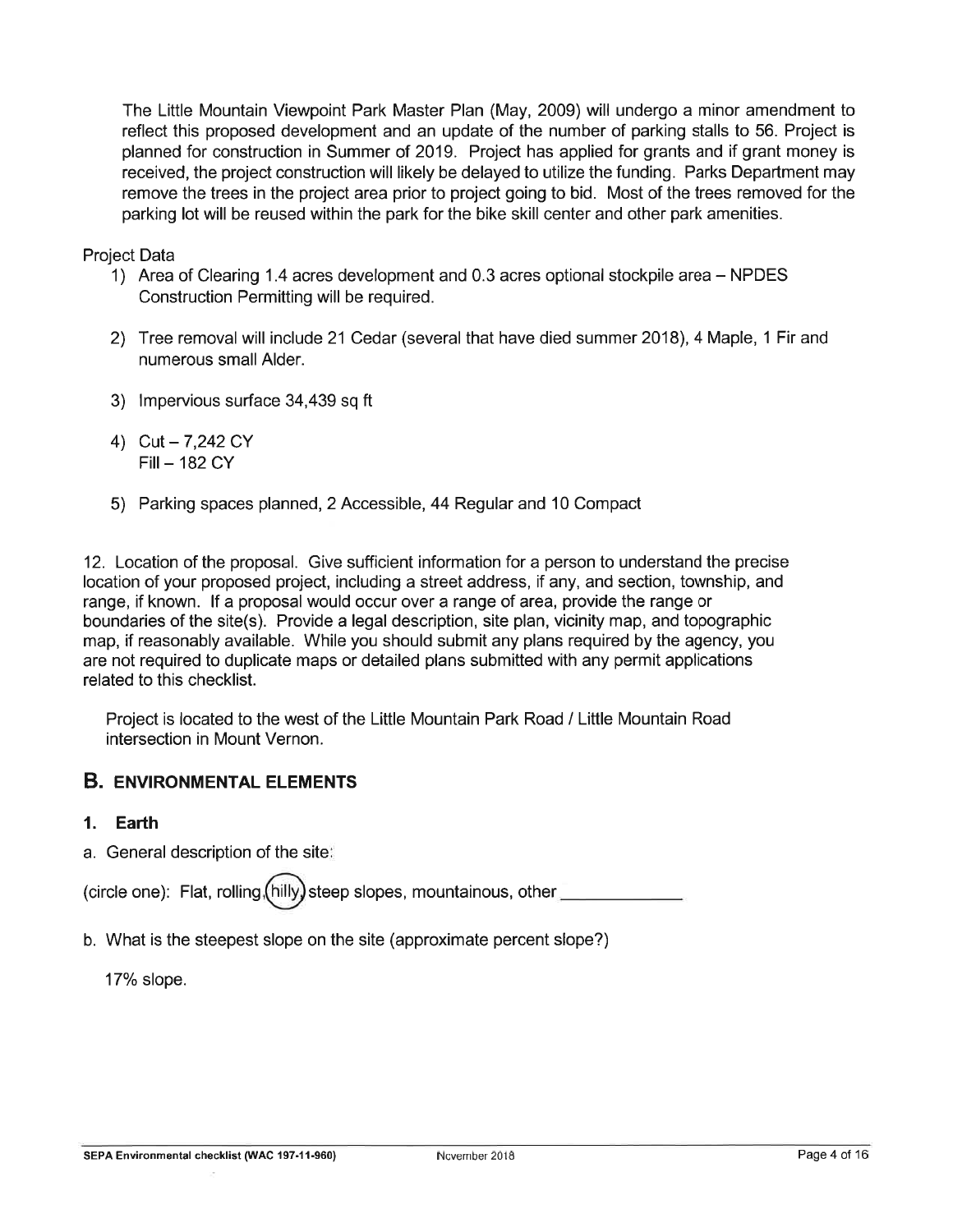c. What general types of soils are found on the site (for example, clay, sand, gravel, peat, muck)? lf you know the classification of agricultural soils, specify them and note any agricultural land of long-term commercial significance and whether the proposal results in removing any of these soils.

Based on test pit data from the lnfiltration Feasibility Study, existing soil strata starting at the surface consist of approximately 12 inches of topsoils underlain by weathered till. Test pit depths ranged 5.5-8.5 feet, and bottom of the weathered till stratum was not observed at these depths.

d. Are there surface indications or history of unstable soils in the immediate vicinity? lf so, describe.

No

e. Describe the purpose, type, total area, and approximate quantities and total affected area of any filling, excavation, and grading proposed. lndicate source of fill.

1.4 acres of grading for entrance road, parking lot, and bathroom pad. Grading quantities include approximately 7,250 CY of excavation and 200 CY of fill. Fill material will be obtained onsite, and topsoil will be stockpiled onsite during construction for re-use.

f. Could erosion occur as a result of clearing, construction, or use? lf so, generally describe.

Yes, erosion may occur from clearing and grading due to existing slopes. However, the proposed TESC measures along with native vegetation will prevent silty runoff from leaving the site.

g. About what percent of the site will be covered with impervious surfaces after project construction (for example, asphalt or buildings)?

Less than 20% of the parcel.

h. Proposed measures to reduce or control erosion, or other impacts to the earth, if any:

Rocked construction entrance, perimeter silt fencing, straw wattles and native vegetation will be utilized.

## 2. Air

a. What types of emissions to the air would result from the proposal during construction, operation, and maintenance when the project is completed? lf any, generally describe and give approximate quantities if known.

Temporary impacts on air quality could include exhaust emissions from construction vehicles and power equipment; and increased suspended particulates (saw dusU dust) during stump removal and loading activities.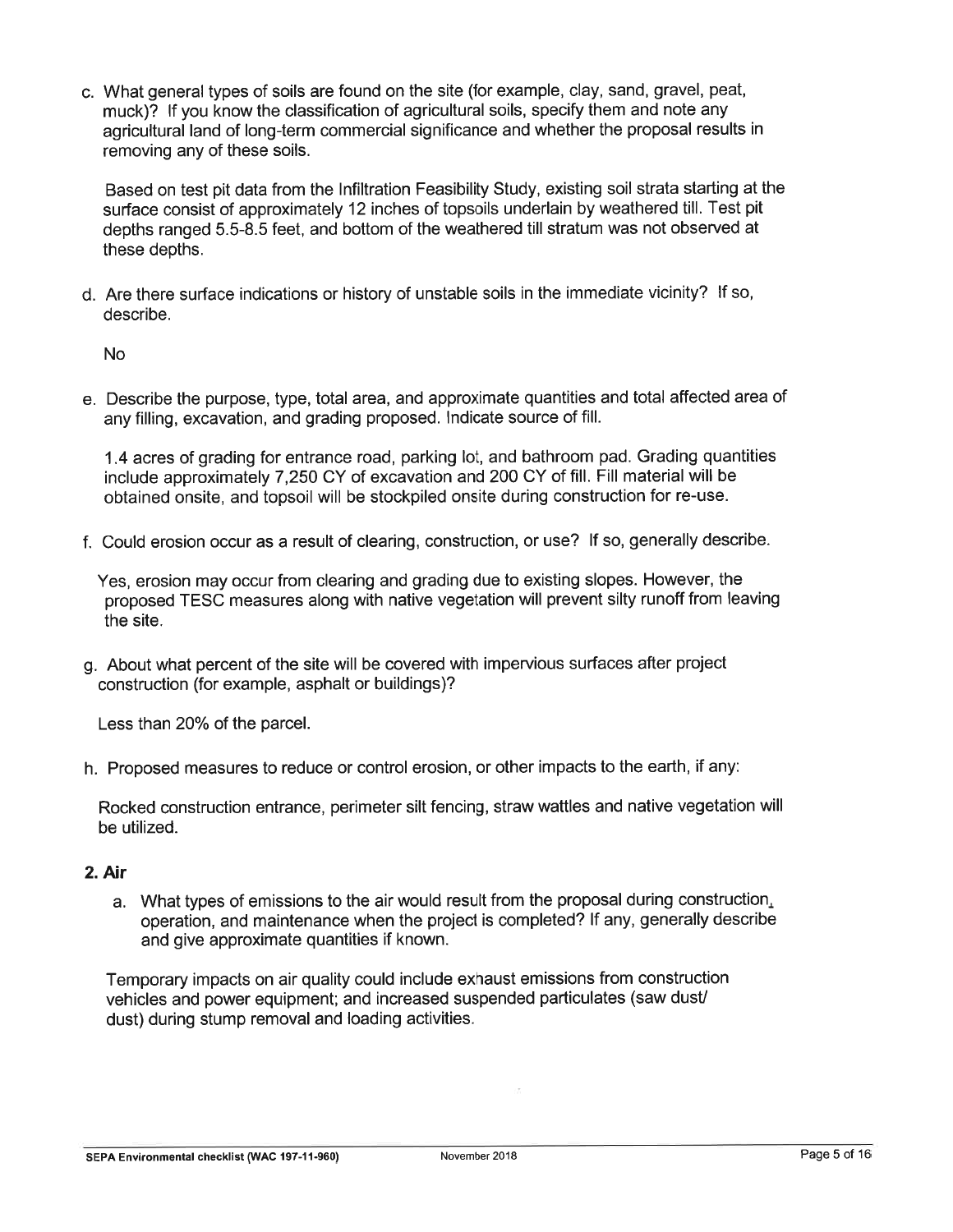b. Are there any off-site sources of emissions or odor that may affect your proposal? lf so, generally describe.

There are no off-site sources of emissions that would impact the proposal.

c. Proposed measures to reduce or control emissions or other impacts to air, if any:

Equipment and vehicles to be property maintained. Dust control via watering of roads as necessary.

## 2. Water

- a. Surface Water:
	- 1) ls there any surface water body on or in the immediate vicinity of the site (including year-round and seasonal streams, saltwater, lakes, ponds, wetlands)? lf yes, describe type and provide names. lf appropriate, state what stream or river it flows into.

No surface water is in the immediate vicinity of the site.

2) Will the project require any work over, in, or adjacent to (within 200 feet) the described waters? lf yes, please describe and attach available plans.

No.

3) Estimate the amount of fill and dredge material that would be placed in or removed from surface water or wetlands and indicate the area of the site that would be affected lndicate the source of fill material.

None. Proposal will not require any fill or dredge material.

4) Will the proposal require surface water withdrawals or diversions? Give general description, purpose, and approximate quantities if known.

No, none required.

5) Does the proposal lie within a 100-year floodplain? lf so, note location on the site plan

No.

6) Does the proposal involve any discharges of waste materials to surface waters? lf so, describe the type of waste and anticipated volume of discharge.

No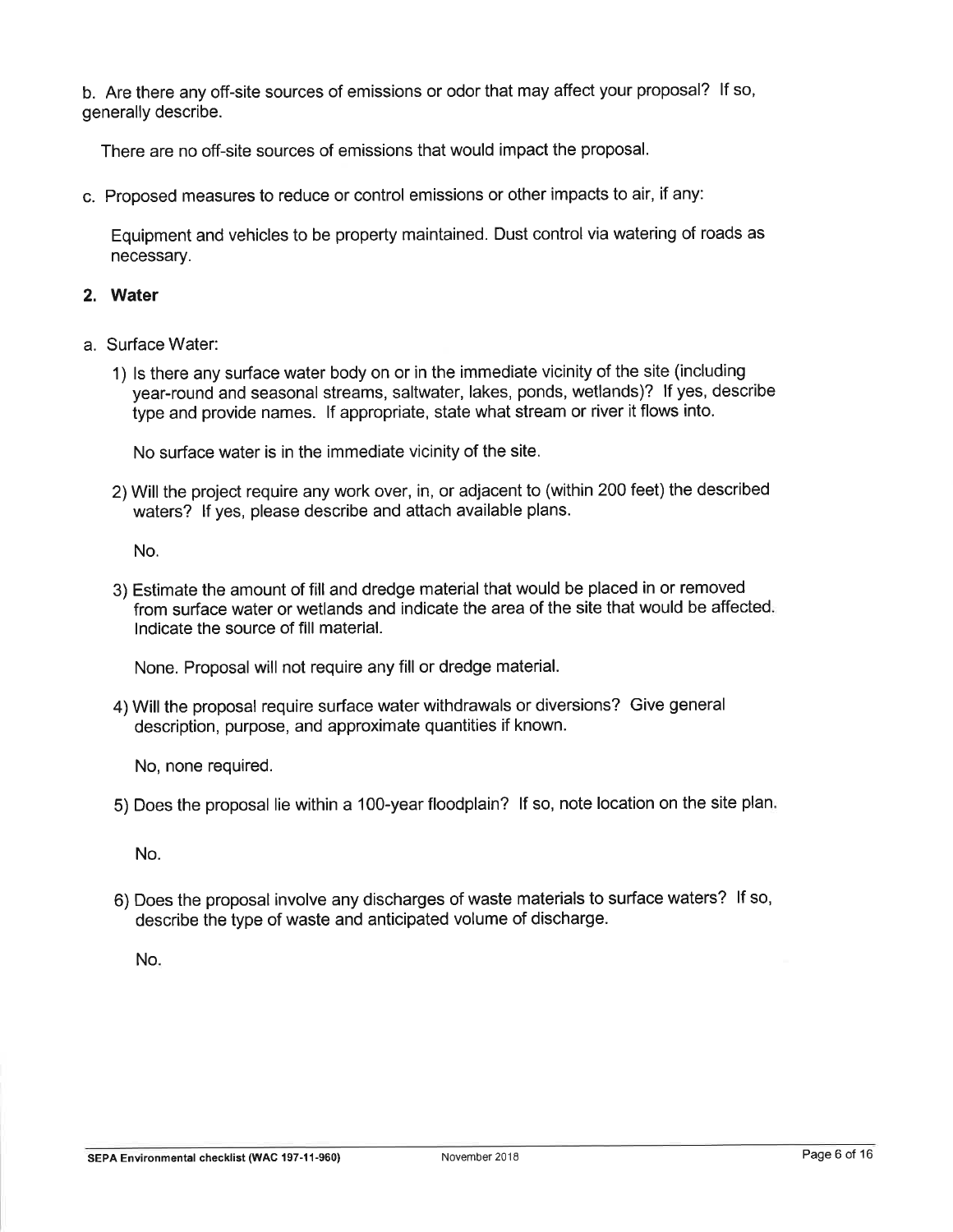- b. Ground Water:
	- 1) Will groundwater be withdrawn from a well for drinking water or other purposes? lf so, give a general description of the well, proposed uses and approximate quantities withdrawn from the well. Will water be discharged to groundwater? Give general description, purpose, and approximate quantities if known.

No wells or groundwater withdrawal are proposed.

2) Describe waste material that will be discharged into the ground from septic tanks or other sources, if any (for example: Domestic sewage; industrial, containing the following chemicals. . . ; agricultural; etc.). Describe the general size of the system, the number of such systems, the number of houses to be served (if applicable), or the number of animals or humans the system(s) are expected to serve.

No sewage and no septic. However, a pit latrine restroom structure is proposed.

- c. Water runoff (including stormwater):
	- 1) Describe the source of runoff (including storm water) and method of collection and disposal, if any (include quantities, if known). Where will this water flow? Will this water flow into other waters? lf so, describe.

From site to full dispersion along downslope boundary.

2) Could waste materials enter ground or surface waters? lf so, generally describe.

No.

3) Does the proposal alter or otherwise affect drainage patterns in the vicinity of the site? If so, describe.

No, overall, downslope drainage pattern will be effectively the same.

d. Proposed measures to reduce or control surface, ground, and runoff water, and drainage pattern impacts, if any:

Perimeter silt fencing during construction (see Clearing Site Plan); temporary grave<sup>l</sup> construction entrance/exit to be maintained in a condition to prevent tracking or flowing of sediment onto public rights-of-way (see Clearing Site Plan); and final stormwater control with full dispersion BMPs along the downslope boundary of the development area.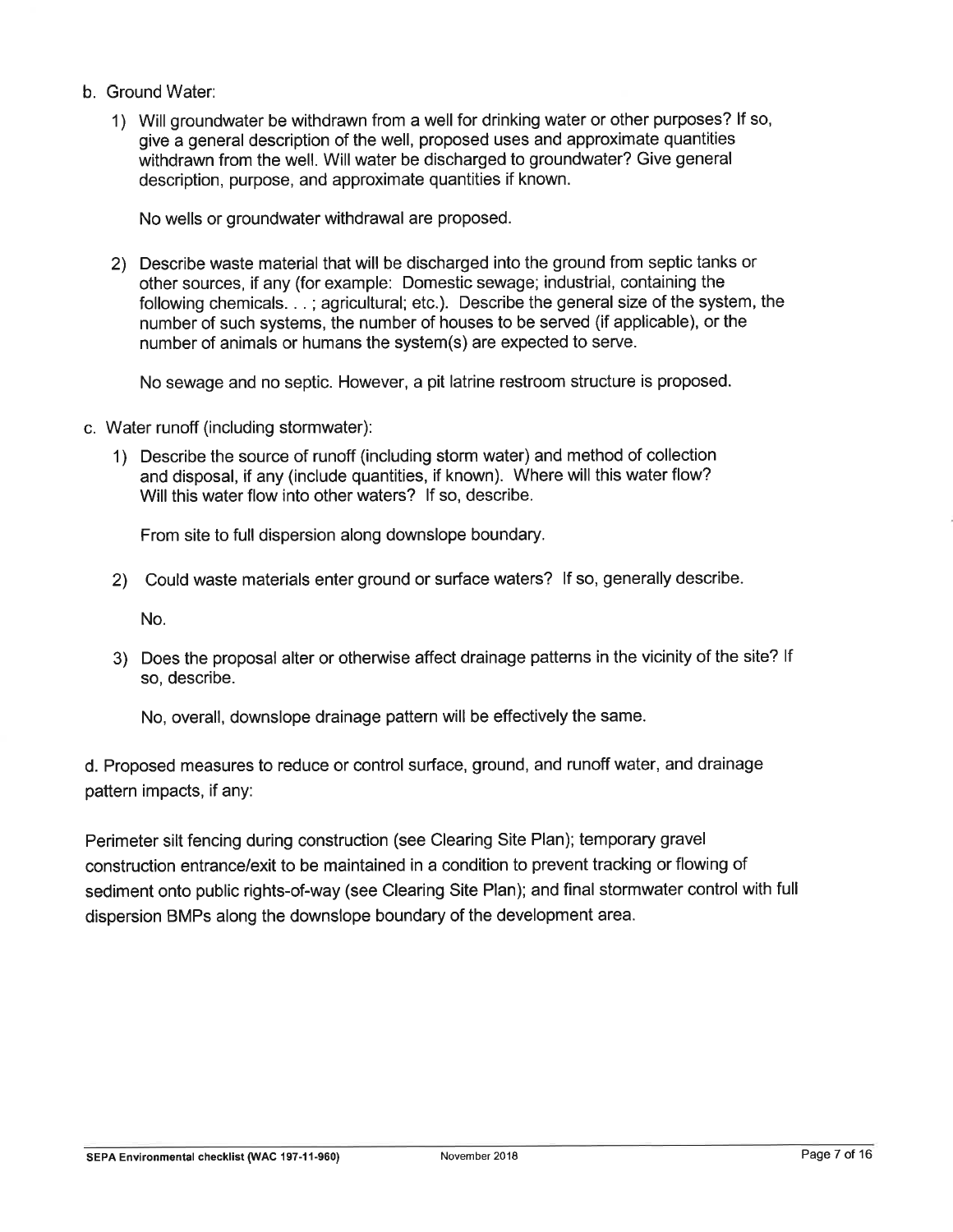## 4. Plants

a. Check the types of vegetation found on the site:

\_X\_deciduous tree: alder, maple, aspen, other

\_X\_evergreen tree: fir, cedar, pine, other

\_X\_shrubs

grass

\_pasture

\_crop or grain

\_ Orchards, vineyards or other permanent crops.

- \_ wet soil plants: cattail, buttercup, bullrush, skunk cabbage, other
- water plants: water lily, eelgrass, milfoil, other
- other types of vegetation
- b. What kind and amount of vegetation will be removed or altered?

21 cedar (several that are dead-standing), 4 maple, 1 fir, and numerous small alders are proposed to be removed.

c. List threatened and endangered species known to be on or near the site

None known.

d. Proposed landscaping, use of native plants, or other measures to preserve or enhance vegetation on the site, if any:

Proposed incorporation of removed trees into landscaping, as well as utilized as feature components of the future mountain bike skills park.

e. List all noxious weeds and invasive species known to be on or near the site.

None known.

#### 5. Animals

a. List any birds and other animals which have been observed on or near the site or are known to be on or near the site.

Examples include

birds:\hawk<u>/he</u>ron\eagle, song mammals( deer, bear, elk, beaver, other fish: bass, salmon, trout, herring, shellfish, other

b. List any threatened and endangered species known to be on or near the site

None known.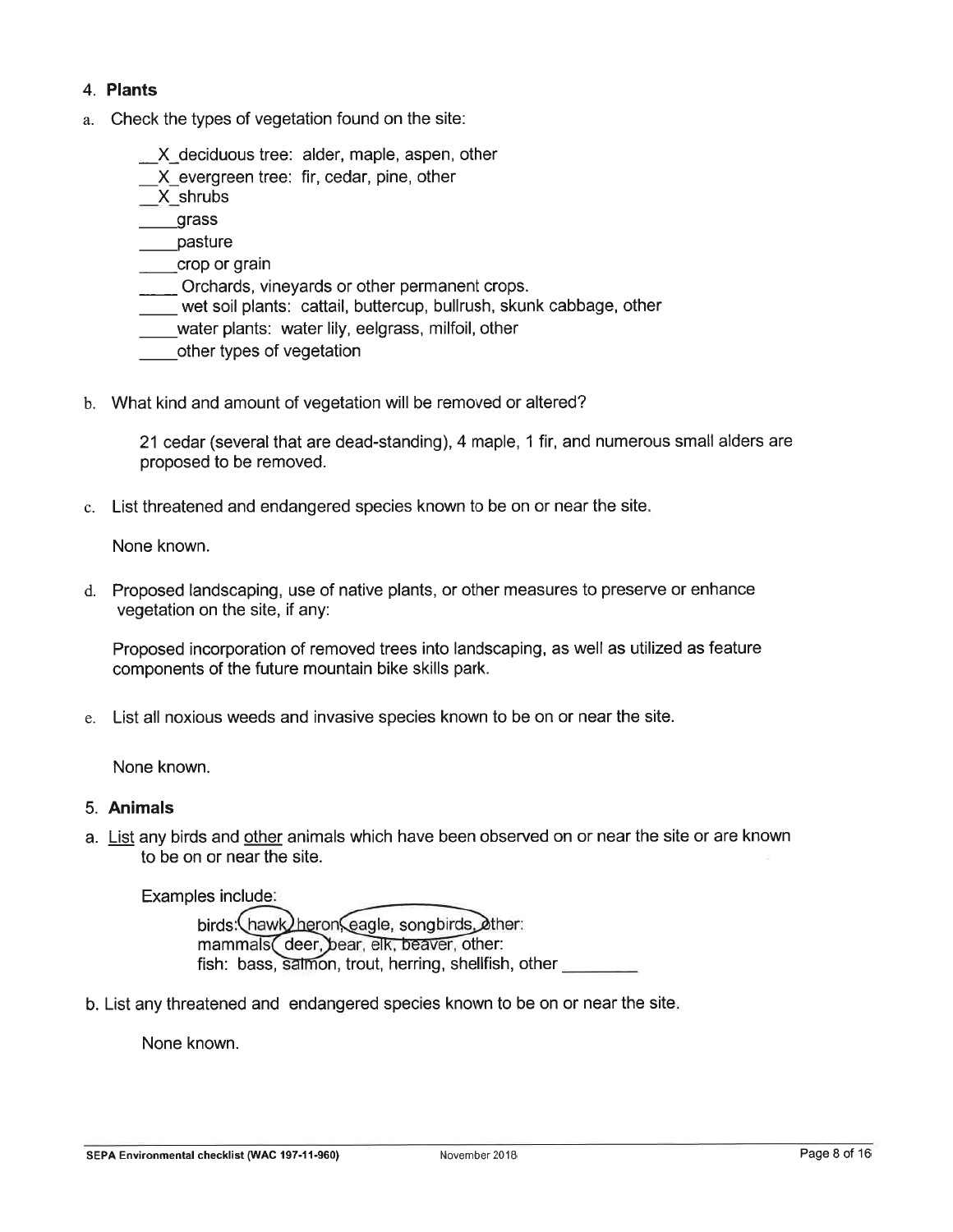c. ls the site part of a migration route? lf so, explain.

Yes, insofar as that all of Western Washington is a migration route for bird species

d. Proposed measures to preserve or enhance wildlife, if any:

No specific measures are proposed.

<sup>e</sup> List any invasive animal species known to be on or near the site.

None known

### 6. Energyand Natural Resources

a. What kinds of energy (electric, natural gas, oil, wood stove, solar) will be used to meet the completed project's energy needs? Describe whether it will be used for heating, manufacturing, etc.

Electricity for lighting.

b. Would your project affect the potential use of solar energy by adjacent properties? lf so, generally describe.

No.

c. What kinds of energy conservation features are included in the plans of this proposal? List other proposed measures to reduce or control energy impacts, if any:

Utilization of native cleared trees for landscape and bike park components preserves resources elsewhere, along with energy required for shipment and handling of imported materials.

### 7. Environmental Health

a. Are there any environmental health hazards, including exposure to toxic chemicals, risk of fire and explosion, spill, or hazardous waste, that could occur as a result of this proposal? lf so, describe.

None known, other than typical emissions from equipment.

1) Describe any known or possible contamination at the site from present or past uses.

None known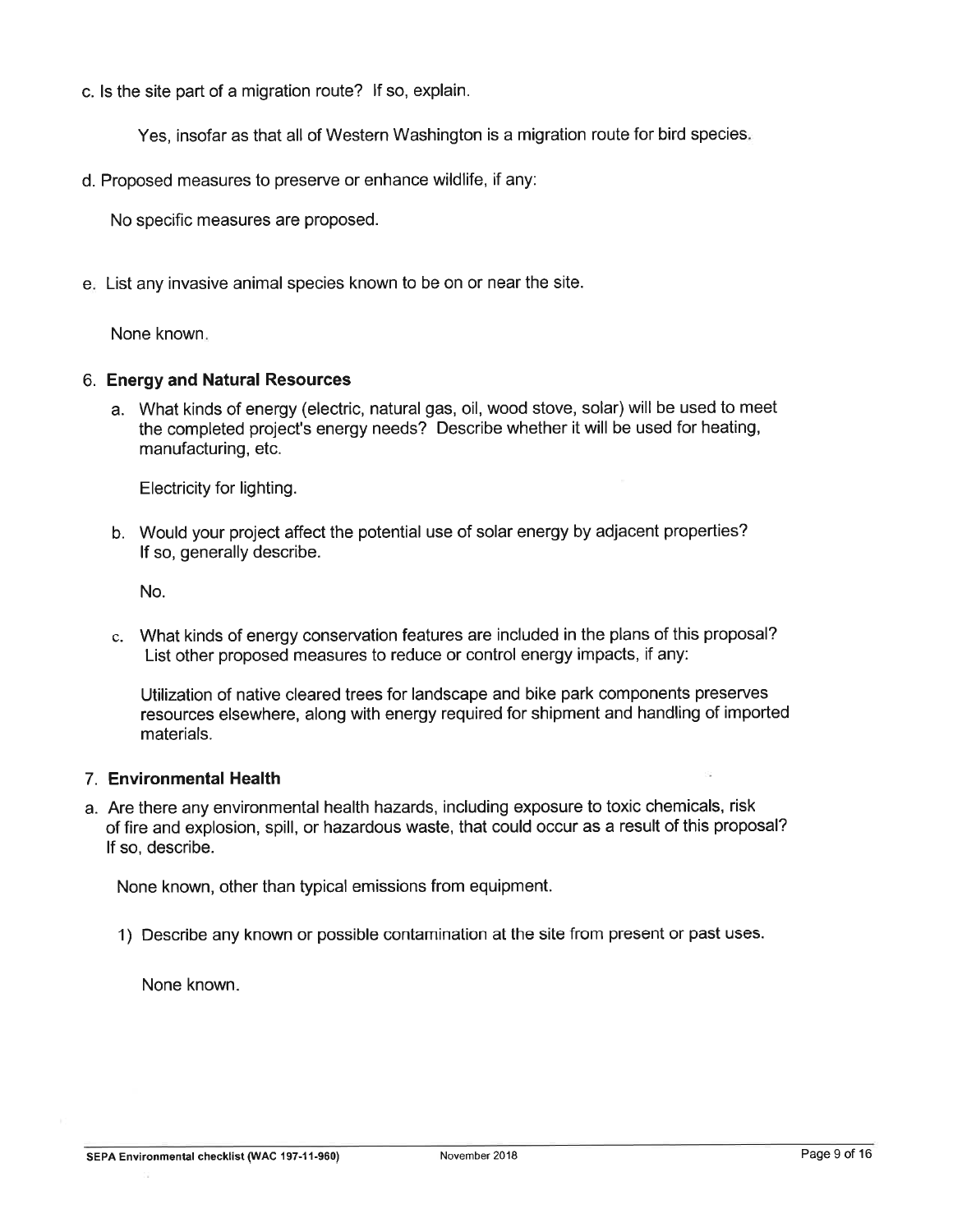2) Describe existing hazardous chemicals/conditions that might affect project development and design. This includes underground hazardous liquid and gas transmission pipelines located within the project area and in the vicinity.

None known

3) Describe any toxic or hazardous chemicals that might be stored, used, or produced during the project's development or construction, or at any time during the operating life of the project.

None known.

4) Describe special emergency services that might be required

No new emergency services beyond what is currently provided to the park facility by the City would be required for this proposal.

5) Proposed measures to reduce or control environmental health hazards, if any

Maintenance of equipment will be done in a manner that would minimize the potential for an accidental spill.

### b. Noise

1) What types of noise exist in the area which may affect your project (for example traffic, equipment, operation, other)?

None known

2) What types and levels of noise would be created by or associated with the project on a short-term or a long-term basis (for example: traffic, construction, operation, other)? lndicate what hours noise would come from the site.

Temporary noise impacts at the site would be created from equipment usage divided into two types: relatively stationary on-site construction equipment and transportation equipment moving to and from the site.

3) Proposed measures to reduce or control noise impacts, if any:

Construction equipment would be properly muffled and would not exceed the state maximum noise standards.

### 8. Land and Shoreline Use

a. What is the current use of the site and adjacent properties? Will the proposal affect current land uses on nearby or adjacent properties? lf so, describe.

The site is currently a City Park with access to a trail system. The proposalwill positively affect the current land use by improving access and parking, along with the addition of a mountain bike skills park.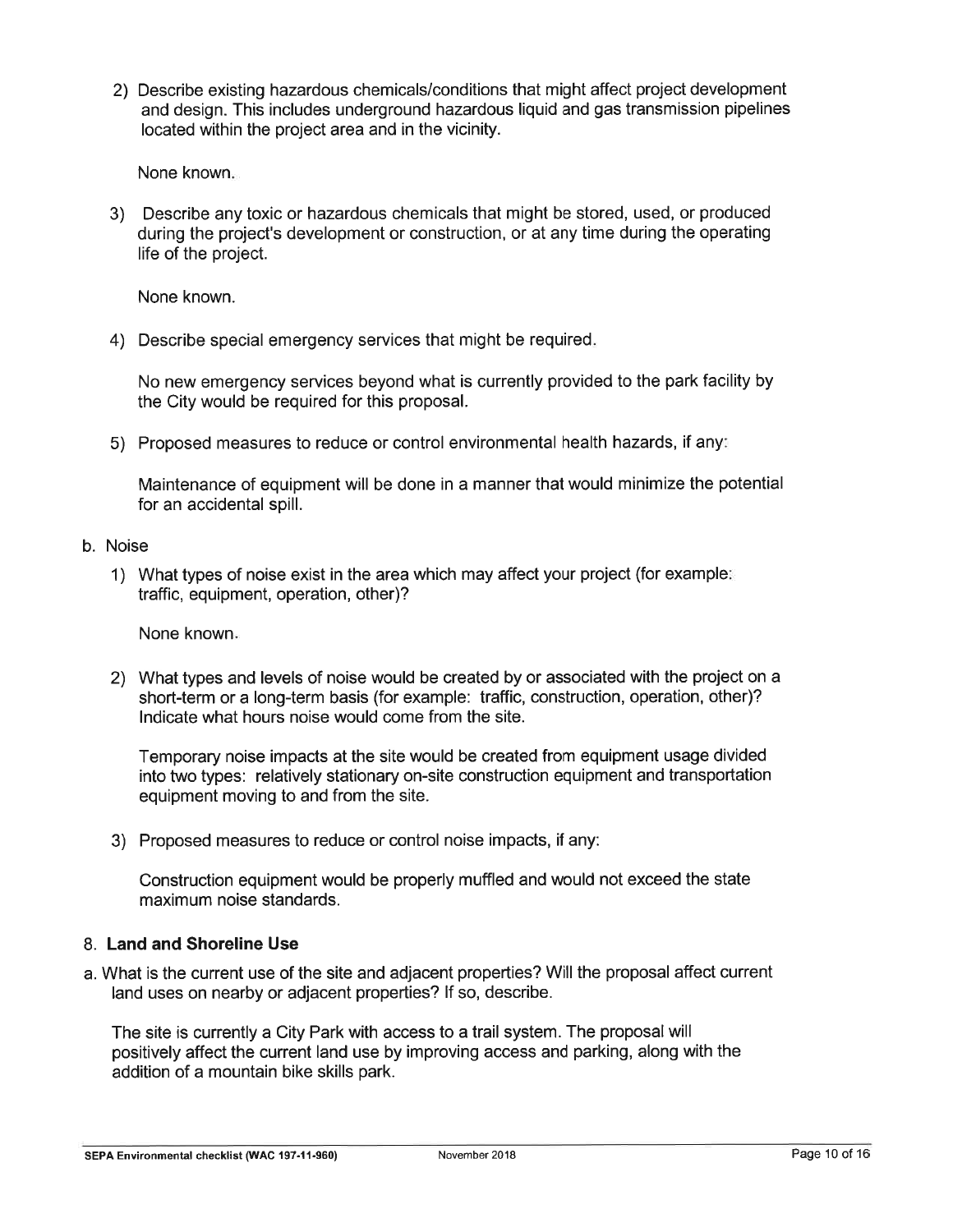b. Has the project site been used as working farmlands or working forest lands? lf so, describe. How much agricultural or forest land of long-term commercial significance will be converted to other uses as a result of the proposal, if any? lf resource lands have not been designated, how many acres in farmland or forest land tax status will be converted to nonfarm or nonforest use?

No.

1) Will the proposal affect or be affected by surrounding working farm or forest land normal business operations, such as oversize equipment access, the application of pesticides, tilling, and harvesting? lf so, how:

No.

c. Describe any structures on the site

No existing structures on site.

d. Will any structures be demolished? lf so, what?

No

e. What is the current zoning classification of the site?

P

f. What is the current comprehensive plan designation of the site?

Community Park

g. lf applicable, what is the current shoreline master program designation of the site?

N/A

h. Has any part of the site been classified as a critical area by the city or county? lf so, specify

No.

i. Approximately how many people would reside or work in the completed project?

None.

j. Approximately how many people would the completed project displace?

None.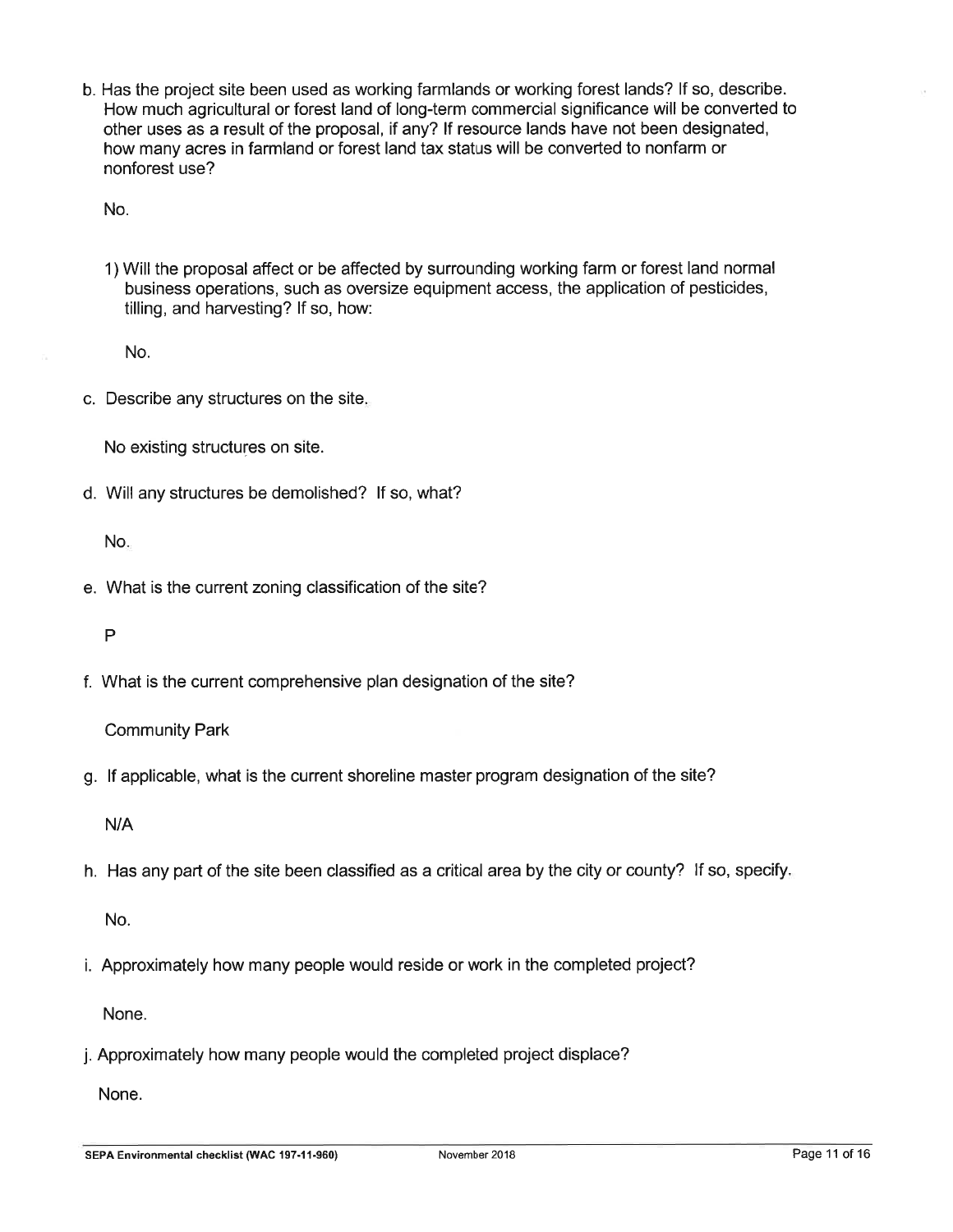k. Proposed measures to avoid or reduce displacement impacts, if any:

 $N/A$ .

L. Proposed measures to ensure the proposal is compatible with existing and projected land uses and plans, if any:

Minimizing soil disturbance, re-use of cleared trees, community involvement, etc.

m. Proposed measures to reduce or control impacts to agricultural and forest lands of long-term commercial significance, if any:

None proposed. Proposal is not in agricultural or forest lands

- 9. Housing
- a. Approximately how many units would be provided, if any? lndicate whether high, middle, or low-income housing.

None.

b. Approximately how many units, if any, would be eliminated? lndicate whether high, middle, or low-income housing.

None.

c. Proposed measures to reduce or control housing impacts, if any:

None

#### 10. Aesthetics

- a. What is the tallest height of any proposed structure(s), not including antennas; what is the principal exterior building material(s) proposed?
	- . Pre-fab pit latrine restroom structure, one (1) story tall.
- b. What views in the immediate vicinity would be altered or obstructed?

No obstructions to views will be created.

c. Proposed measures to reduce or control aesthetic impacts, if any:

Utilization of native cleared trees for landscape and bike park components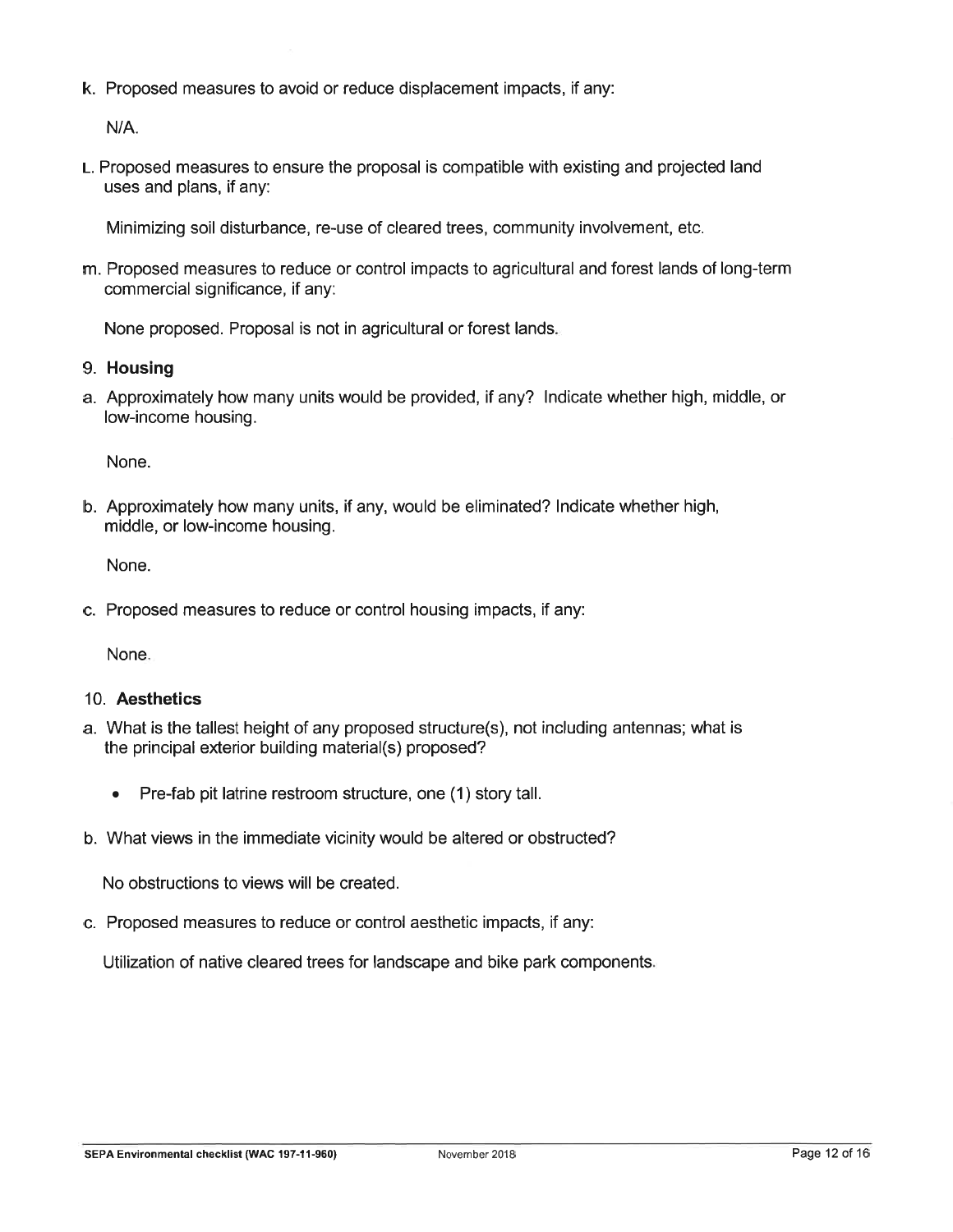## 11. Light and Glare

a. What type of light or glare will the proposal produce? What time of day would it mainly occur?

The proposal is not anticipated to produce light or glare, other than typical headlights of vehicles. Work is proposed to be done during daylight hours.

b. Could light or glare from the finished project be a safety hazard or interfere with views?

No

c. What existing off-site sources of light or glare may affect your proposal?

None.

d. Proposed measures to reduce or control light and glare impacts, if any:

None.

### 12. Recreation

a. What designated and informal recreational opportunities are in the immediate vicinity?

Little Mountain Park, and Little Mountain Trail

b. Would the proposed project displace any existing recreational uses? lf so, describe.

No, the project will enhance the existing recreational use.

c. Proposed measures to reduce or control impacts on recreation, including recreation opportunities to be provided by the project or applicant, if any:

The primary purpose of the project is to provide more access and parking to the park, as well as develop into a mountain bike skills park for additional recreation consistent with community interest.

### 13. Historic and cultural preservation

a. Are there any buildings, structures, or sites, located on or near the site that are over 45 years old listed in or eligible for listing in national, state, or local preservation registers? lf so, specifically describe.

There are no buildings or structures on the site. There are no buildings, structures or sites identified on the WISAARD at the DAHP web site in the vicinity of this project.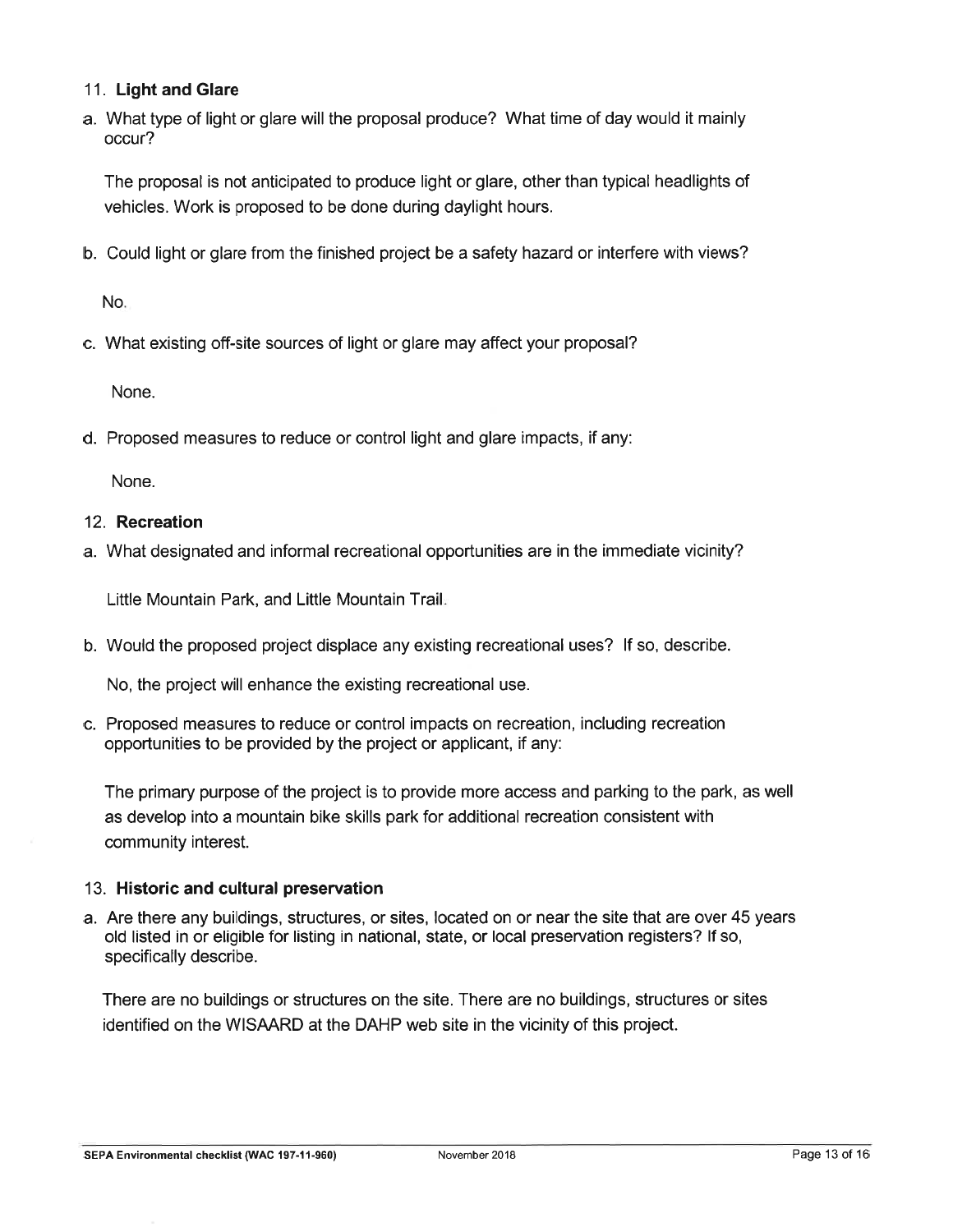b. Are there any landmarks, features, or other evidence of lndian or historic use or occupation? This may include human burials or old cemeteries. Are there any material evidence, artifacts, or areas of cultural importance on or near the site? Please list any professional studies conducted at the site to identify such resources.

None.

c. Describe the methods used to assess the potential impacts to cultural and historic resources on or near the project site. Examples include consultation with tribes and the department of archeology and historic preservation, archaeological surveys, historic maps, GIS data, etc.

DAHP web site, WISAARD map tool, historic maps and GIS data.

d. Proposed measures to avoid, minimize, or compensate for loss, changes to, and disturbance to resources. Please include plans for the above and any permits that may be required.

Should archaeological materials (e.9. bones, shell, stone tools, beads, ceramics, old bottles, hearths, etc.) or human remains be observed during project activities, all work in the immediate vicinity should stop. The State Department of Archaeology and Historic Preservation (360-586-3065), the County planning office, the affected Tribe(s) and the County Coroner (if applicable) should be contacted immediately in order to help assess the situation and determine how to preserve the resource(s). Compliance with all applicable laws pertaining to archaeological resources (RCW 27 .53,27 .44 and WAC 25-48) is required. Failure to comply with this requirement could constitute a Class C Felony.

## 14. Transportation

a. ldentify public streets and highways serving the site or affected geographic area and describe proposed access to the existing street system. Show on site plans, if any.

The site will have access from Little Mountain Road via and existing paved park road

b. ls the site or affected geographic area currently served by public transit? lf so, generally describe. lf not, what is the approximate distance to the nearest transit stop?

No.

c. How many additional parking spaces would the completed project or non-project proposal have? How many would the project or proposal eliminate?

Approximately 56 parking stalls would be created by the proposal. (2 accessible, 44 regular, and 10 compact)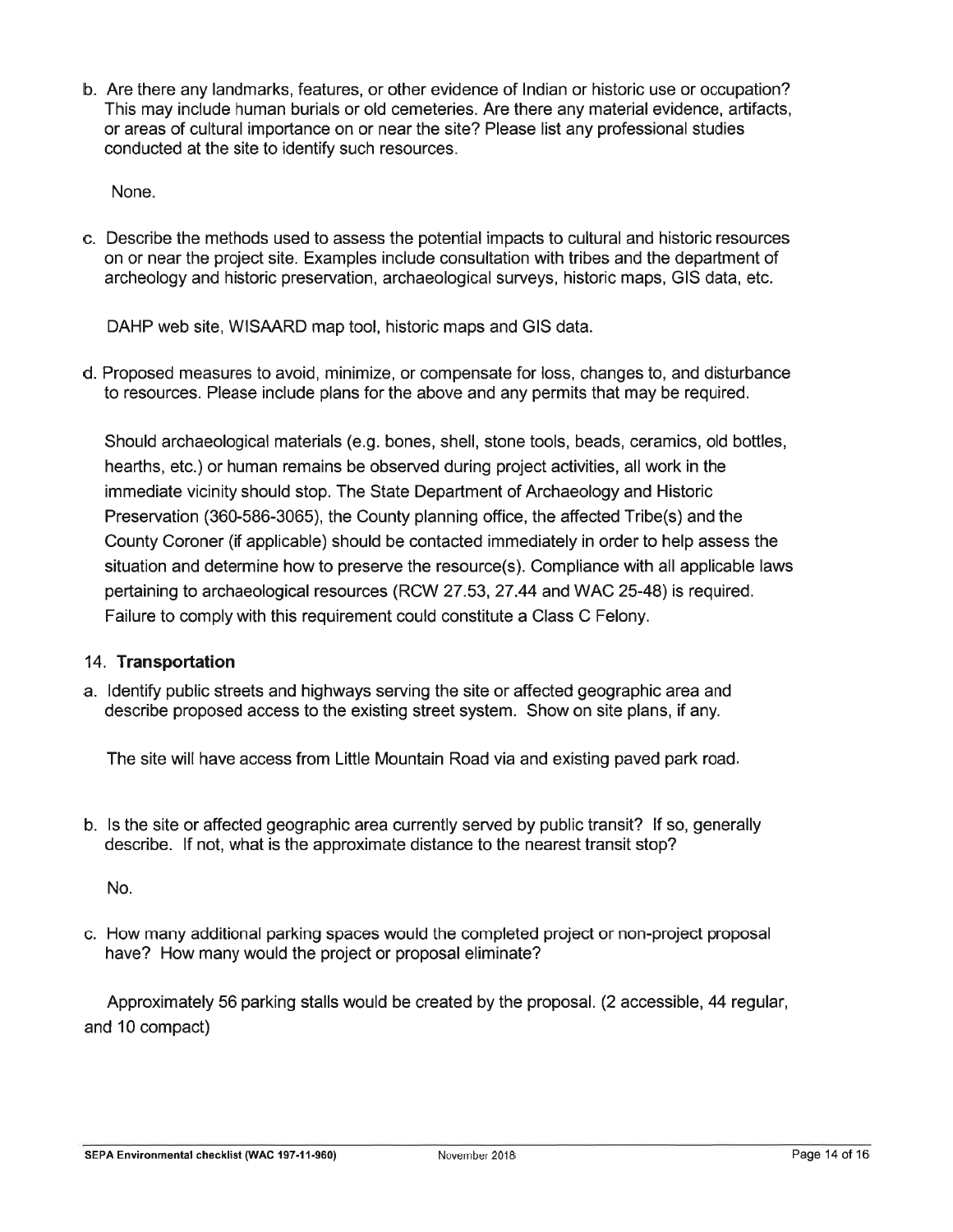d. Will the proposal require any new or improvements to existing roads, streets, pedestrian, bicycle or state transportation facilities, not including driveways? lf so, generally describe (indicate whether public or private).

No

e. Will the project or proposal use (or occur in the immediate vicinity of) water, rail, or air transportation? lf so, generally describe.

No

f. How many vehicular trips per day would be generated by the completed project or proposal? lf known, indicate when peak volumes would occur and what percentage of the volume would be trucks (such as commercial and nonpassenger vehicles). What data or transportation models were used to make these estimates?

The parking prolect itself does not generate traffic. Project scope includes construction of a new location for the community to park who are already coming to the park for recreation. The future bike skills area will attract some new users.

g. Will the proposal interfere with, affect or be affected by the movement of agricultural and forest products on roads or streets in the area? lf so, generally describe.

No.

h. Proposed measures to reduce or control transportation impacts, if any:

None.

#### 15. Public Services

a. Would the project result in an increased need for public services (for example: fire protection, police protection, public transit, health care, schools, other)? lf so, generally describe.

No.

b. Proposed measures to reduce or control direct impacts on public services, if any

None are necessary.

#### 16. Utilities

a. Circle utilities currently available at the site: electricity,)natural gas,(water,)refuse service,(telephone) sanitary sewer, septic system other storm sewer